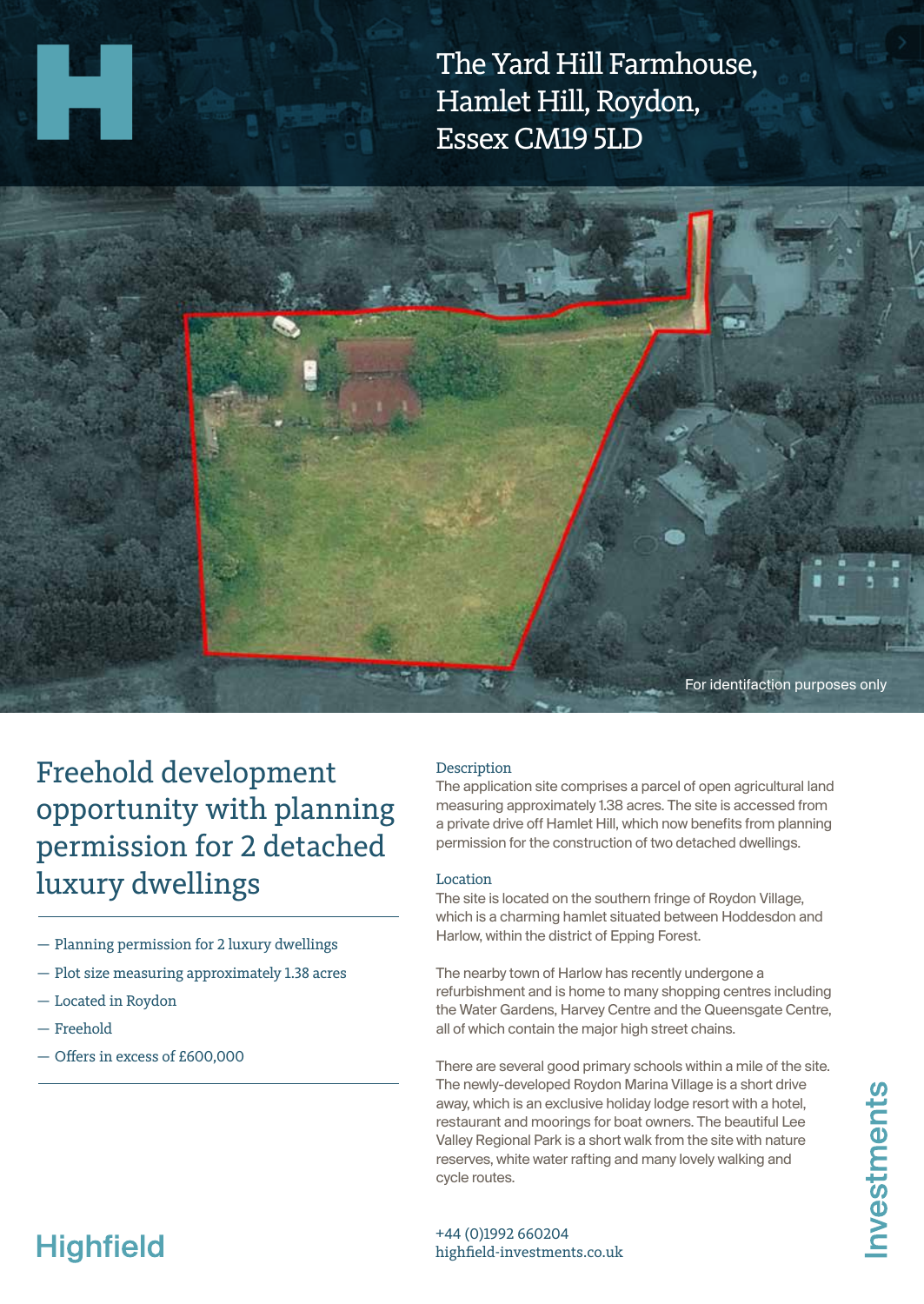## The Yard Hill Farmhouse, Hamlet Hill, Roydon, Essex CM19 5LD

Proposed street view



Proposed plot 1 floor plans



| Plot | <b>Beds</b> | M <sup>2</sup> | FТ   |
|------|-------------|----------------|------|
|      |             | 277.96         | 2992 |
|      |             | 234.02         | 2519 |
|      |             | 511.98         | 5511 |

Please note the information provided by Highfield Investments London Limited, trading as Highfield Investments has been given in good faith, however all parties must undertake their own due diligence to satisfy themselves in regards to accuracy.  $\overline{5}$   $\overline{2}$   $\overline{3}$   $\overline{2}$   $\overline{3}$   $\overline{3}$   $\overline{2}$   $\overline{3}$   $\overline{3}$   $\overline{2}$   $\overline{3}$   $\overline{3}$   $\overline{4}$   $\overline{5}$   $\overline{2}$   $\overline{3}$   $\overline{3}$   $\overline{2}$   $\overline{3}$   $\overline{3}$   $\overline{4}$   $\overline{5}$   $\overline{2}$   $\overline{3}$   $\overline{$ selves in regards to accuracy

Michael Isaacs 01992 660204 michael.isaacs@highfield-investments.co.uk Sam Bacon 01992 660204 sam.bacon@highfield-investments.co.uk